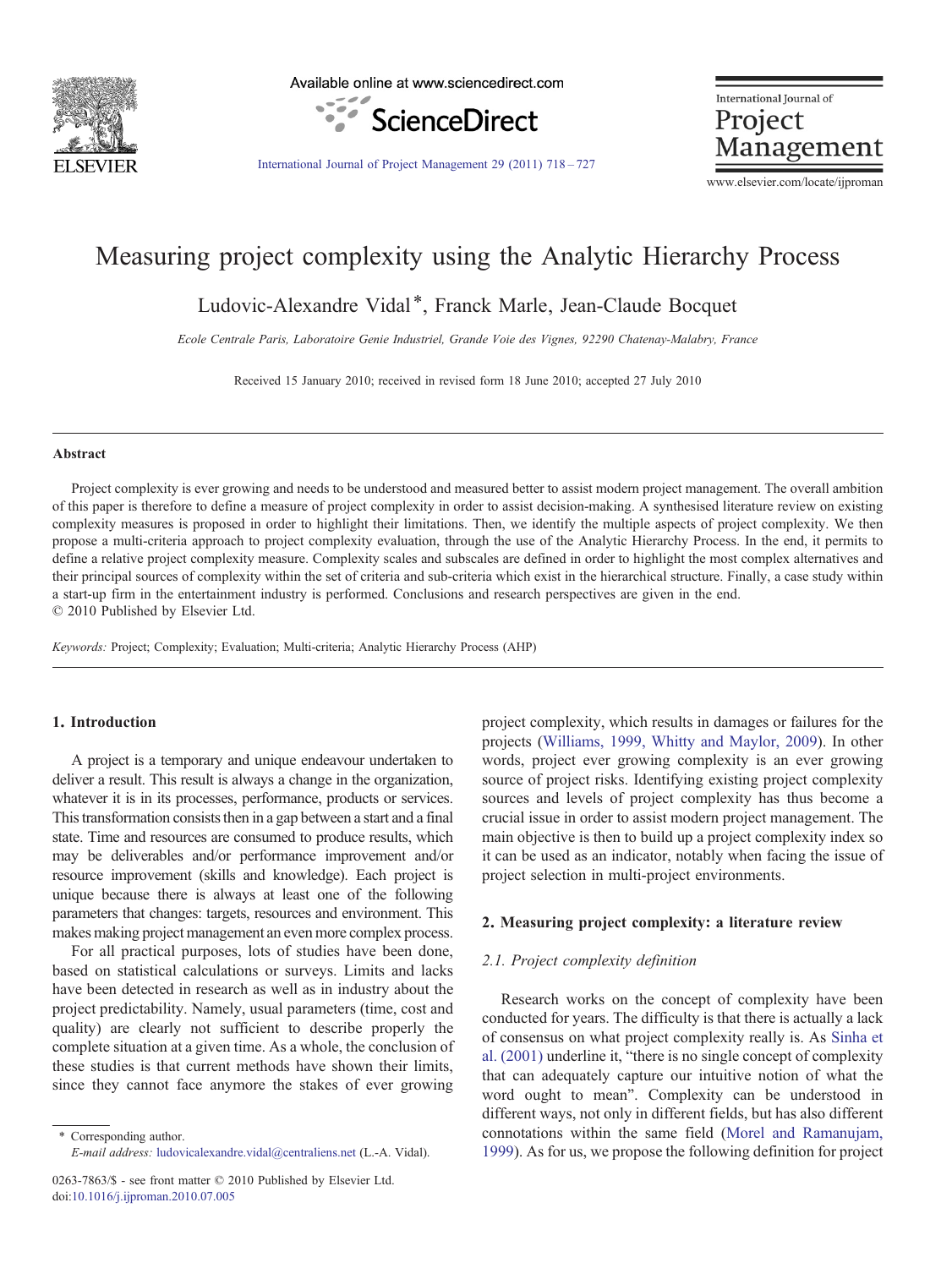complexity based on some additional works [\(Baccarini, 1996;](#page--1-0) [Edmonds, 1999; Marle, 2002; Austin et al., 2002; Vidal et al.,](#page--1-0) [2008](#page--1-0)): "project complexity is the property of a project which makes it difficult to understand, foresee and keep under control its overall behaviour, even when given reasonably complete information about the project system."

#### 2.2. Existing project complexity measures

As far as this research work is concerned, a literature review on existing (project) complexity measures was performed. A total of 42 measures were listed, notably thanks to the works of [Edmonds \(1999\),](#page--1-0) [Latva-Koivisto \(2001\)](#page--1-0) or [Nassar and Hegab](#page--1-0) [\(2006\).](#page--1-0) If interested, one should directly refer to them for more information on complexity measures and formulations. As a whole, there are basically three kinds of project complexity measures which can be found in the literature.

The first group gathers measures which correspond to the computational complexity of some project management issues, such as the sequencing and scheduling problem [\(Akileswaran et](#page--1-0) [al., 1983\)](#page--1-0).

The second group gathers measures which are related to a model of the project structure as a graph (task graph, organization graph, etc.). For instance, we can think of:

- The Coefficient of Network Complexity (CNC) defined by [Kaimann \(1974\)](#page--1-0) applies to both PERT and precedence networks. They can also apply to any model of a project as a graph. In the case of PERT networks, the CNC is equal to the quotient of activities squared divided by events.
- The cyclomatic number defined by [Temperley \(1981\)](#page--1-0) is given in Eq. (1). S is the cyclomatic number, A is the number of arcs, N is the number of nodes.

$$
S = A - N + 1 \tag{1}
$$

• Arguing that complexity measures such as CNC are imperfect since they take redundant arcs into account and therefore show that the system is more complex than it actually is, [Nassar and Hegab \(2006\)](#page--1-0) define the following measure:

$$
Cn = 100 \times (Log(a/(n-1))/Log[(n^2-1)/4(n-1)])\% \text{ if } n \text{ is odd} Cn = 100 \times (Log(a/(n-1))/Log[n^2/4(n-1)])\% \text{ if } n \text{ is even}
$$
\n(2)

The third group gathers more holistic measures such as systems thinking oriented measures or informational measures. For instance, we can think of:

• The traditional static entropic measurement of complexity by the Shannon information [\(Shannon, 1951](#page--1-0))

 $Sha = -\sum log_2(p(n_i))$  (3)

• Even though not calculated in the book, complexity indexes may be deduced from the areas of spider charts used by [Haas](#page--1-0) [\(2009\),](#page--1-0) who described project complexity using a complex systems thinking approach to identify several aspects of complexity (such as team composition and performance, cost/duration or political sensitivity/multiple stakeholders). This approach is particularly adapted to the issue of project selection.

### 2.3. Limits of existing project complexity measures

Existing measures have shown their limits for several reasons. First, some limits have been highlighted about the reliability of such measures. Second, these measures are often non intuitive for the final users and thus give results which are difficult to communicate on. Finally, these measures mainly refer to a model of the project system.

For the first group of computational complexity measure, the main drawback is that they do not focus on the complexity of the project system in itself. Indeed, with such measures, it can only be assessed given the bias of a specific issue like scheduling.

For the second group of graph-based complexity measures, some of them lack of reliability since counterexamples can be found. For instance, some graphs and networks were sharing the same CNC but were very different considering their easiness to be managed. One of the main reasons for this lack of reliability is that these measures refer to a single aspect of (project) complexity, essentially in terms of interdependencies. Moreover, measures such as the CNC, the cyclomatic number or the one proposed by Nassar and Hegab refer in essence to an existing network or graph. Such graphs are specific models of the project system, which restrict the view and understanding of project complexity. For instance, a project can be modelled thanks to different WBS (Work Breakdown Structure), PERT networks or Gantt charts, depending on the detail level, willingness of the project manager, etc. Applying such measures to these kinds of elementary models of the project systems cannot properly account for a measure of project complexity since they are in essence relative to the model. This is less the case with approaches based on systems thinking such as the one proposed by Haas.

However, for the last group of holistic complexity measures, such measures are sometimes difficult to calculate for nonskilled users, which make it all the more complex to perform and analyse them. Moreover, in the case of the Shannon number, the mathematical formulation does not permit a reference to real project complexity factors. Both the identification of important complexity sources and possible actions for complexity handling/reduction are not facilitated.

As a whole, in order to overcome the limits of existing measures, this paper aims at defining a systems thinking oriented index, which is as far as possible:

- Reliable, meaning the user can be confident with the measure.
- Intuitive and user-friendly, meaning it should be easily computed and implemented, and that users must understand why it assesses project complexity.